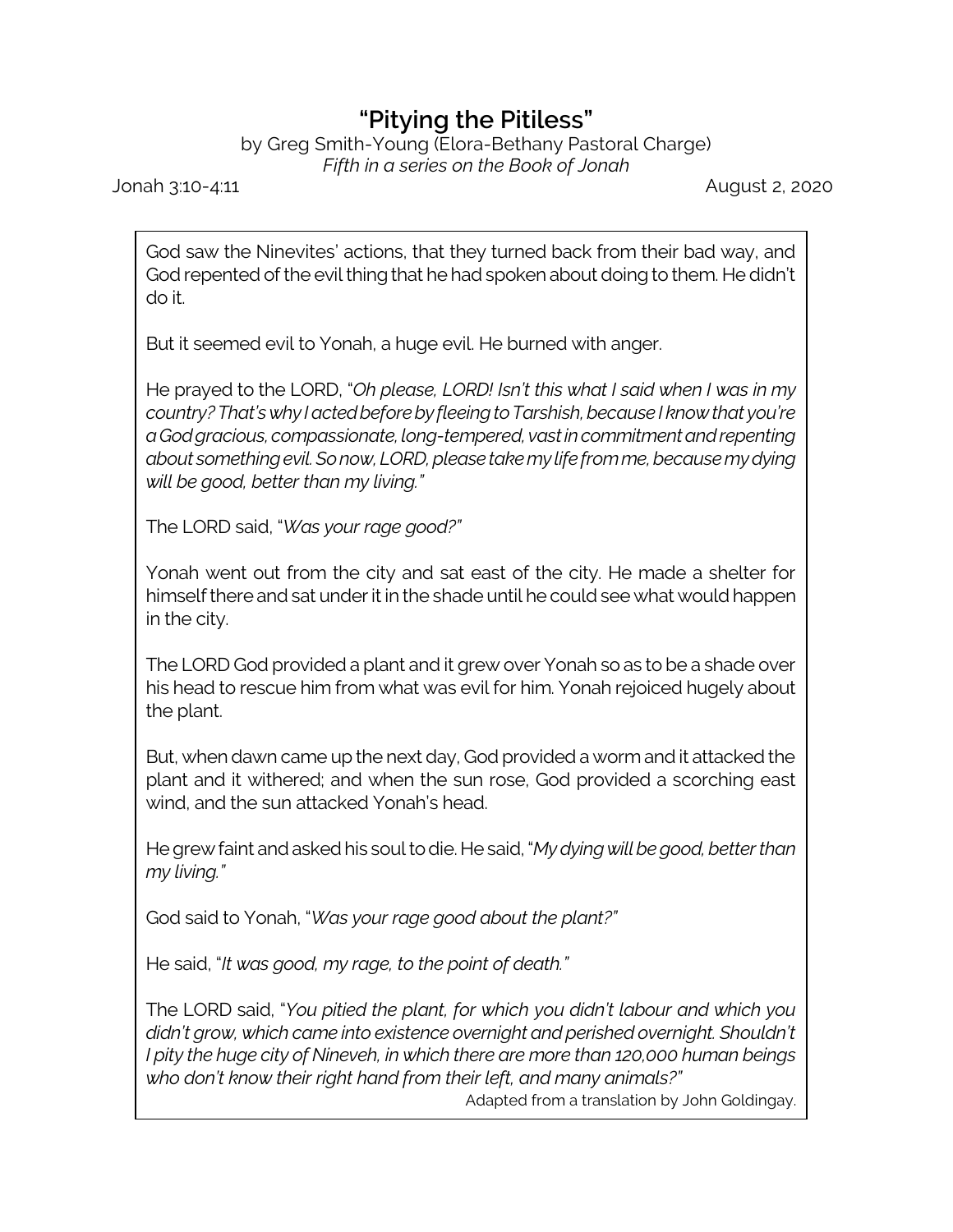We've been with Jonah. You might also say Jonah has been with us.

We sailed with him for Tarshish, opposite to where GOD was sending us. But get this! Even when we're running *from* GOD, we're actually running *for* GOD. Even in our disobedience, GOD continues to unfold GOD's goodand wonderful purposes. Through us!

Then, with Jonah we plunged to the bottom, entombed in a fish's stomach. But get this! Even dead and buried, it's never too late to remember, remember GOD's mighty acts of mercy and love. And celebrate, celebrate GOD's generous deeds of rescue. And hope, hope in GOD's saving and sending call to you.

Then, we trudged with Jonah through the city. A slurry of evil sludged through the gutters. Sneers of hatred gawked and glared. "God-Forsaken" seemed to be scrawled on every street sign. But get this! GOD was there too. Always had been. So despite our worst efforts, GOD saved that place and its people.

Now, Jonah is in a huge snit! Enraged! At GOD, and GOD's pity.

We might be tempted, now, to step back from Jonah. Act like we've never met him. Shake our heads at his intolerance, judgmentalism, hatred.

Let's not kid ourselves. GOD's not fooled. Unless we stay with Jonah here too, we will miss the good news GOD wants to work in us.

II

"Whatever happened to Jonah?" someone asked me. No one really knows. Many places claim to have his tomb. $^{\rm 1}$  The most famous was in Nineveh itself. $^{\rm 2}$  It was the Mosque of the Prophet Jonah; Jonah is revered in Islam.

Around the ruins of ancient Nineveh grew Mosul, a major city in northern Iraq. In 2014, ISIS (or Daesh) conquered it. For 3 years its Muslim, Christian and Yazidi people lived in terror. This is a picture of the Jonah mosque after Daesh blew it up.

<sup>1</sup> [https://en.wikipedia.org/wiki/Jonah#Other\\_Muslim\\_tombs](https://en.wikipedia.org/wiki/Jonah#Other_Muslim_tombs)

<sup>2</sup> [https://en.wikipedia.org/wiki/Islamic\\_sites\\_of\\_Mosul#Mosque\\_of\\_the\\_Prophet\\_Jonah](https://en.wikipedia.org/wiki/Islamic_sites_of_Mosul#Mosque_of_the_Prophet_Jonah)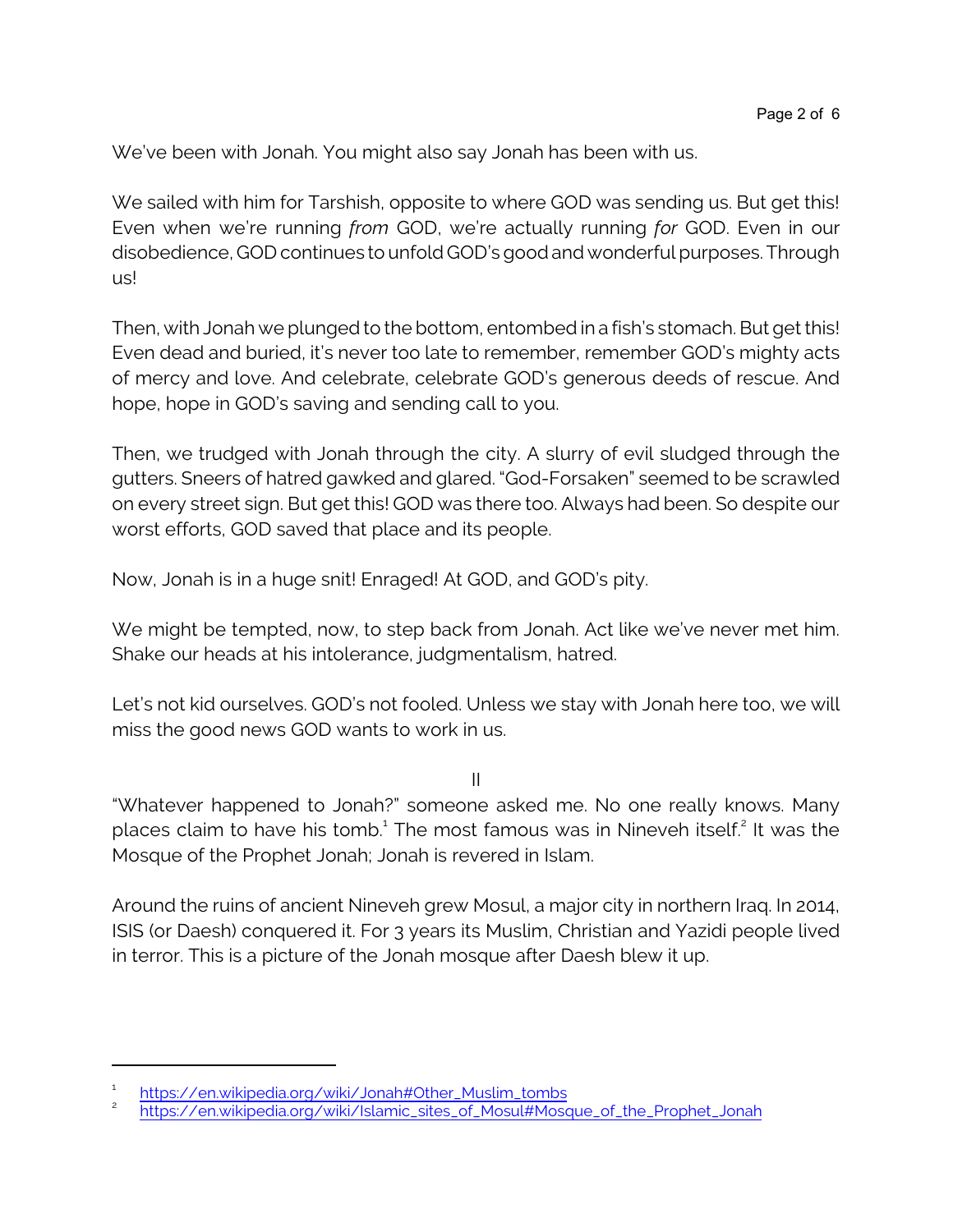My backdrop for today's service is a church sanctuary near Mosul. Daesh trashed it.<sup>3</sup> But this is another photo from a couple Christmases ago. After the city was freed, the congregation began again.<sup>4</sup>

Daesh is pitiless to its countless victims. Should pity be given to Daesh?

III

This weekend we mark Emancipation Day. We've got to celebrate the end of slavery But that means slavery existed in Canada, and it did for a long time.<sup>5</sup>

This is William Jarvis. He was a "somebody." Jarvis Street in Toronto is named for his family. He was a senior government official.

This is a letter Jarvis received from Henry Lewis. Jarvis had "owned" Lewis, one of his many slaves. Lewis had escaped some years earlier. He was living freely in the United States. He wrote Jarvis, asking if he could make it legal by purchasing his own freedom.

People were imprisoned, their labour stolen, their bodies tortured and raped, and their lives deemed "owned." The slaveholders were government officials, like Jarvis, clergymen, and ordinary farmers and merchants. Governor Simcoe tried to end slavery here, and they strongly and successfully fought him all the way. $^{\rm 6}$ 

These enslavers were pitiless to their victims. Should they receive pity?

IV

Nineveh was beautiful. It was the capital of the Assyrian Empire. Its empire was brutal.

A prophet after Jonah called it a city of bloodshed, lies, and plunder.*"Who has not suffered from your continual cruelty?"* he accused it. <sup>7</sup> Nineveh would lay waste to Jonah's own land, and pretty much wipe out his own people. GOD saw this. GOD sent

<sup>3</sup> [https://www.pri.org/stories/2017-06-15/iraqi-christians-are-slowly-returning-their-homes-wary](https://www.pri.org/stories/2017-06-15/iraqi-christians-are-slowly-returning-their-homes-wary-their-neighbors)[their-neighbors](https://www.pri.org/stories/2017-06-15/iraqi-christians-are-slowly-returning-their-homes-wary-their-neighbors) The Syriac Catholic Church of Mar Behnam and Mart Sarah is in Qaraqosh, Iraq.

<sup>4</sup> <http://www.aina.org/news/20200708130236.htm> <sup>5</sup>

<https://humanrights.ca/story/the-story-of-slavery-in-canadian-history>

[https://www.huffingtonpost.ca/2017/06/17/slavery-canada-history\\_n\\_16806804.html](https://www.huffingtonpost.ca/2017/06/17/slavery-canada-history_n_16806804.html) 6 [http://www.archives.gov.on.ca/en/explore/online/slavery/henry\\_lewis.aspx](http://www.archives.gov.on.ca/en/explore/online/slavery/henry_lewis.aspx)

[https://en.wikipedia.org/wiki/William\\_Jarvis\\_\(Upper\\_Canada\\_official\)](https://en.wikipedia.org/wiki/William_Jarvis_(Upper_Canada_official)) <https://www.cbc.ca/news/canada/toronto/jarvis-street-slavery-1.3564667>

<sup>&</sup>lt;sup>7</sup> Nahum 3:1, 19.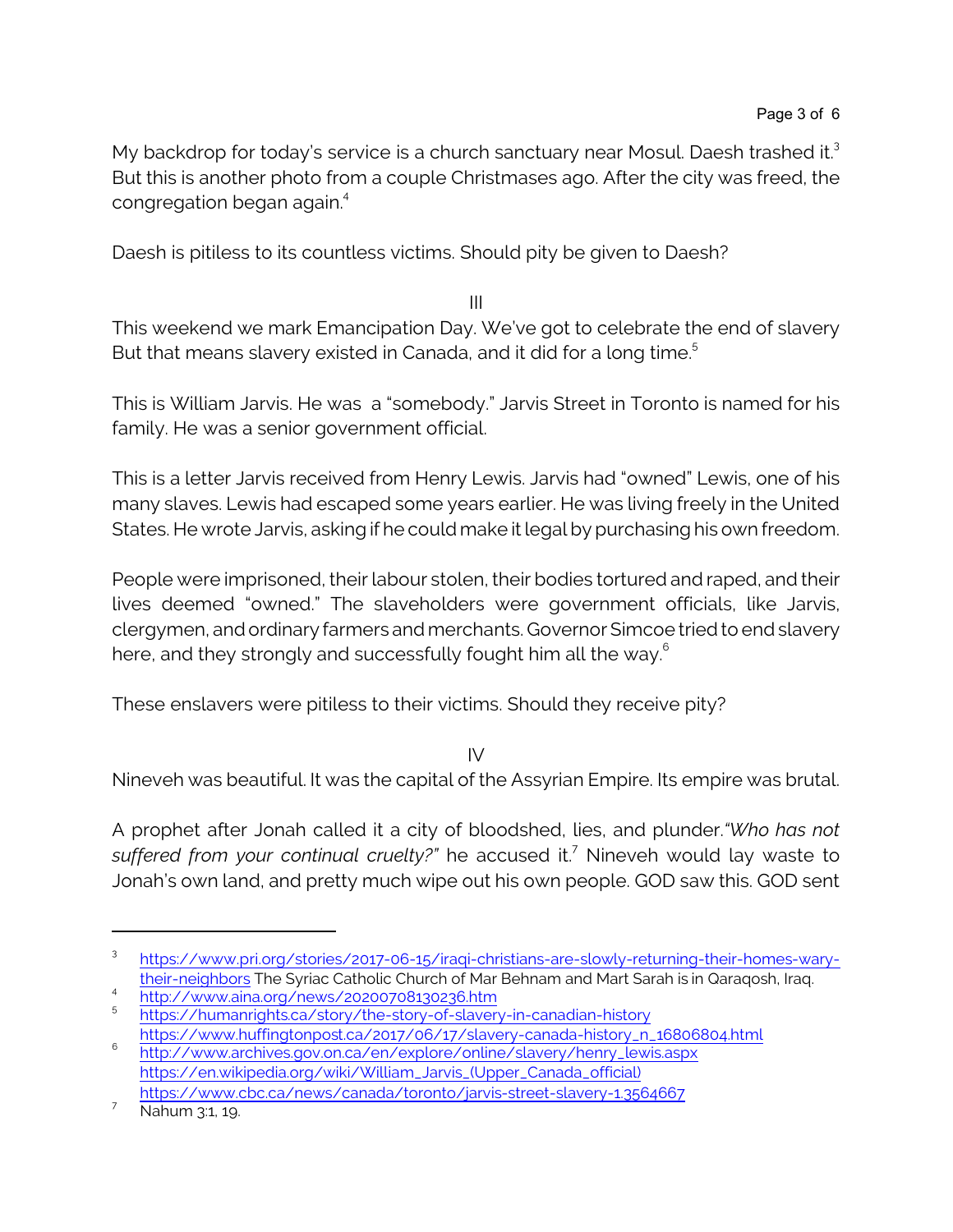Jonah to Nineveh because, GOD said, *"their evil has come before me."*

What does Jonah want? Wipe it out. So it can never crush his people, nor drench their land with children's blood. Jonah hates Nineveh. Are we going to be hard on him for that?*<sup>8</sup>*

Nineveh was pitiless toward its countless victims. Should pity be shown for Nineveh?

 $\sqrt{}$ 

GOD sides with victims: the victims of Daesh, the victims of slaveholders, the victims of Nineveh. A constant call of the Bible is that GOD *vindicates* those trampled-down, GOD *rescues* those brutalized, GOD *redeems* those enslaved.

But what about the tramplers? The brutalizers? The enslavers? These enemies of GOD?

GOD judges them. GOD inflicts consequences on them. GOD urges them to repentance.

But so they repent? Can they possibly undo or make up for what they've done? Of course not.

So shall GOD pity them?

VI

GOD does. GOD acts with pity to the pitiless, those bloody, damnable Ninevites!

Are you with Jonah?

I've said before, this book of Jonah is a comedy. Laugh at loud at this ridiculous excuse for a prophet and his outlandish adventures. While we're going along with the joke, though, GOD sneaks in the punch line. It hits hard.

*"Shouldn't I pity the huge city of Nineveh*?" Shouldn't I pity those whom you fear, whom you rightfully loath, whom you got good reason to hate? Shouldn't I pity those who have no business being pitied?

<sup>8</sup> Philip Cary, writes: "*Unless we do not care for our own children and do not desire to protect them from enemies coming to slaughter or enslave them, we are in no position to think our mentality so superior to Jonah's."* Jonah. Brazos Theological Commentary on the Bible (Grand Rapids, MI: Brazos, 2008), 39.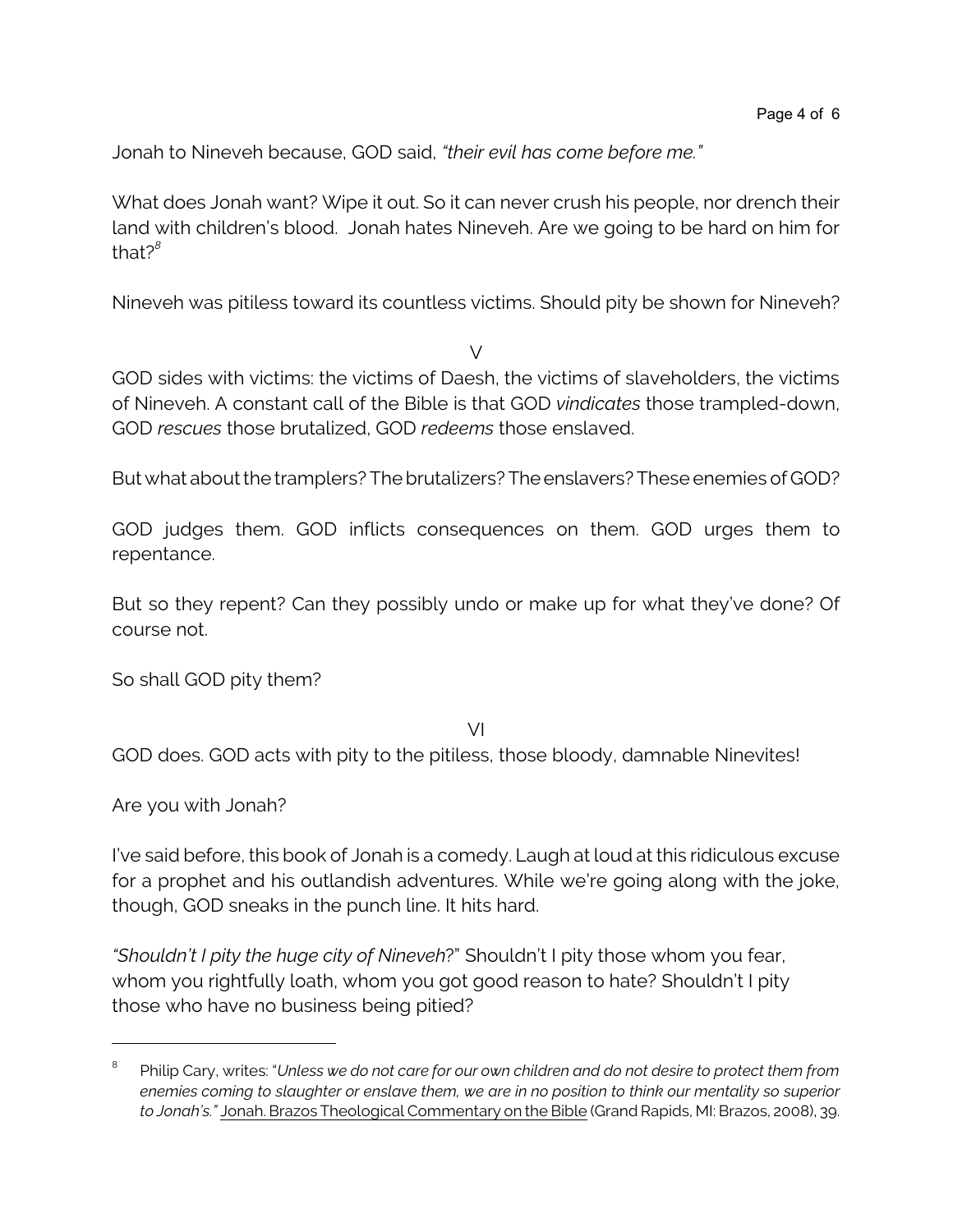It's a brutal question for Jonah. It's hard for us.

VII

Because GOD does not give up on them, Jonah is quite ready to give up on GOD, and on life itself.

But GOD isn't ready to give up on Jonah.

GOD writes a parable for him, in the branches and leaves of this plant.

GOD gives it to Jonah, to shelter him. Jonah's happy (for the first time in the whole story). He loves the plant.

Then, GOD attacks the plant, destroys it. Then GOD attacks Jonah with burning sun and scorching wind. Jonah grieves for the plant. Yes, he pities it, withered and dead.

Now, GOD can work with Jonah. His burning anger (for Nineveh) is now accompanied by love, grief and pity (for the plant). GOD stirs these affections in Jonah, teaching Jonah how to feel about things. This seed gives him a feel for how GOD feels about things. Pity.

Pity is the desire that someone (or something) not perish, but live, thrive and flourish.<sup>9</sup>

GOD creates all things, and *every single someone*. GOD delights when each lives, thrives and flourishes. Even those who are morally dim-witted ("not knowing their right from their left"), who inflict cruel harm on others, or simply take part in our cultures and communities that do.

GOD's pity is "the love that desires evil people to live, not die."<sup>10</sup>

<sup>9</sup> Cary, 154.

Cary, 164.